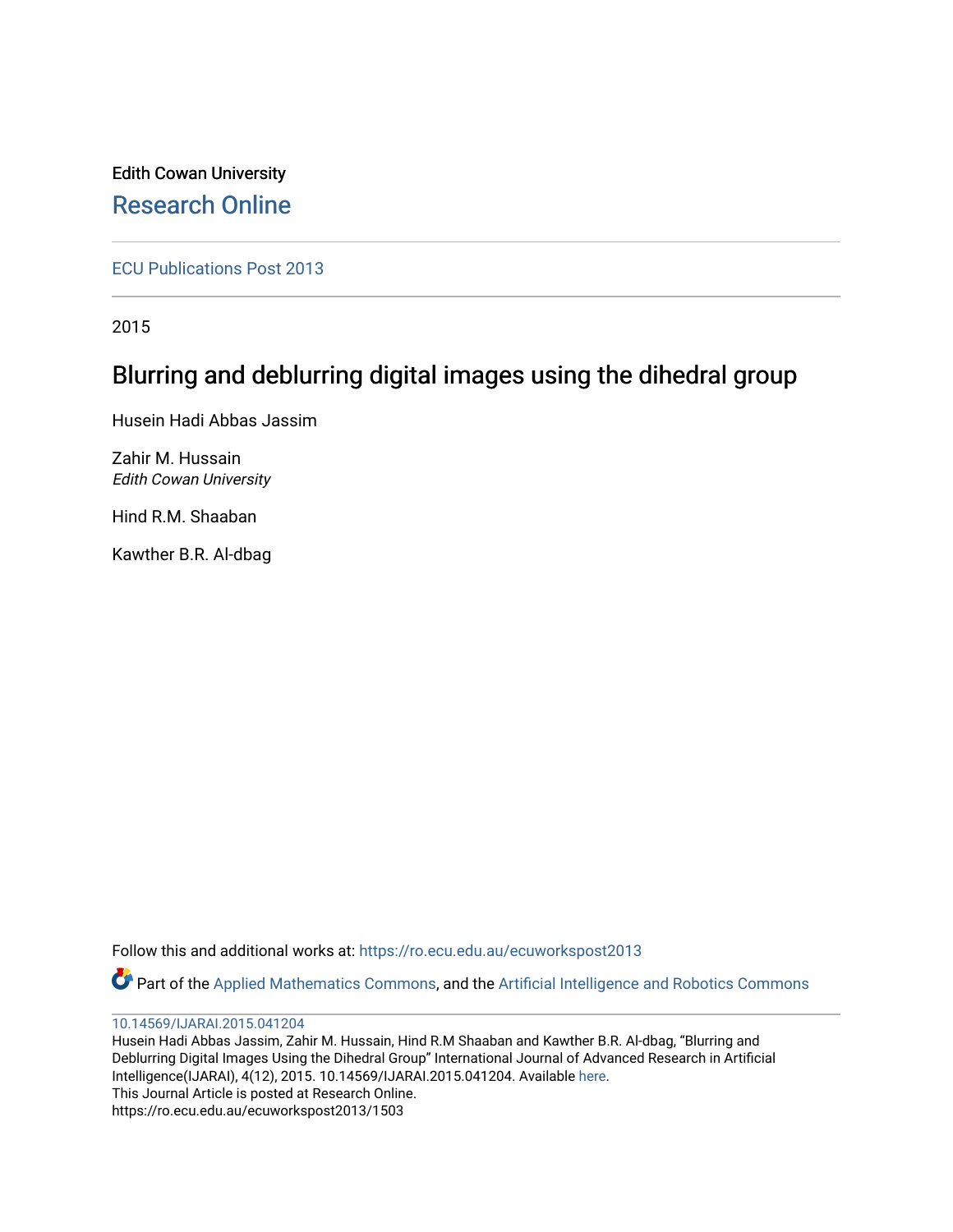# Blurring and Deblurring Digital Images Using the Dihedral Group

Husein Hadi Abbas Jassim Faculty of Computer Science and Mathematics University of Kufa Najaf, Iraq

Zahir M. Hussain Faculty of Computer Science and Mathematics University of Kufa Najaf, Iraq Adj. Prof., School of Engineering, ECU, Australia

*Abstract***—A new method of blurring and deblurring digital images is presented. The approach is based on using new filters generating from average filter and H-filters using the action of the dihedral group. These filters are called HB-filters; used to cause a motion blur and then deblurring affected images. Also, enhancing images using HB-filters is presented as compared to other methods like Average, Gaussian, and Motion. Results and analysis show that the HB-filters are better in peak signal to noise ratio (PSNR) and RMSE.**

*Keywords—Dihedral group; Kronecker Product; motion blur and deblur; digital image*

#### I. INTRODUCTION

This template, There are three main categories of image processing, image enhancement, image compression and restoration and measurement extraction [3,6]. A digital image is divided into pixels. Each pixel has a magnitude that represents intensity. The camera uses the recorded image as a faithful representation of the scene that the user saw, but every image is more or less burry. Blurring may arise in the recording of image, because it is unavoidable the scene information "spills over" to neighboring pixels. When there is motion between the camera and image objects during photographing, the motion blur the image. In order to recover motion-blurred images, mathematical model of blurring process are used [1]. Many authors studied motion blur. Often, it is not easy or convenient to eliminate the blur technically. Mathematically, motion blur is modeled as a convolution of point spread function (filters) denoted by (PSF) with the image represented by its intensities. The original image must be recovered by using mathematical model of the blurring process which is called image deblurring [7]. Many researchers introduced algorithms to remove blur such as Average filter AF (or Mean filter), Gaussian filter (GF). The Gaussian filter is equivalent to filtering with a mask of radius R, whose weights are given by Gaussian function:  $(x, y) = \frac{1}{2\pi i}$  $\frac{1}{2\pi\sigma^2}e^{\frac{-(x^2+y^2)}{2\sigma^2}}$ ,  $x \in R$ ;

where  $\sigma$  is stander deviation of the Gaussian: large  $\sigma$  for more intensive smoothing) [2]. Motion Blur effect filter is a filter that makes the image appear to be moving by adding a blur in a

Hind R.M Shaaban Faculty of Computer Science and Mathematics University of Kufa Najaf, Iraq

Kawther B.R. Al-dbag Faculty of Computer Science and Mathematics University of Kufa Najaf, Iraq

specific direction [10]. The largest subgroup H of dihedral group  $D_n$  is found in [4].

In this work, Markov basis *HB* is used to introduce a new filters from Average filter for adding and removing motion blur of image, denoted by *HB*-filters.

#### II. PRELIMINARY CONCEPTS

This section reviews the preliminaries about H-filters, Dihedral group, Convolution and Deconvolution processes.

## *A. H-Filters*

H-filters are 18 elements as per the following set [5].

$$
z_{1} = \begin{bmatrix} 1 & -1 & 0 \\ -1 & 1 & 0 \\ 0 & 0 & 0 \end{bmatrix}; z_{2} = \begin{bmatrix} 0 & 0 & 0 \\ 1 & -1 & 0 \\ -1 & 1 & 0 \end{bmatrix};
$$
  
\n
$$
z_{3} = \begin{bmatrix} 1 & 0 & -1 \\ -1 & 0 & 1 \\ 0 & 0 & 0 \end{bmatrix}; z_{4} = \begin{bmatrix} 0 & 0 & 0 \\ 1 & 0 & -1 \\ -1 & 0 & 1 \end{bmatrix};
$$
  
\n
$$
z_{5} = \begin{bmatrix} 0 & 1 & -1 \\ 0 & -1 & 1 \\ 0 & 0 & 0 \end{bmatrix}; z_{6} = \begin{bmatrix} 0 & 1 & -1 \\ 0 & 0 & 0 \\ 0 & -1 & 1 \end{bmatrix};
$$
  
\n
$$
z_{7} = \begin{bmatrix} 0 & 0 & 0 \\ 0 & 1 & -1 \\ 0 & -1 & 1 \end{bmatrix}; z_{8} = \begin{bmatrix} 1 & -1 & 0 \\ 0 & 0 & 0 \\ -1 & 1 & 0 \end{bmatrix};
$$
  
\n
$$
z_{9} = \begin{bmatrix} 1 & 0 & -1 \\ 0 & 0 & 0 \\ -1 & 0 & 1 \end{bmatrix}; z_{10} = \begin{bmatrix} -1 & 1 & 0 \\ 1 & -1 & 0 \\ 0 & 0 & 0 \end{bmatrix};
$$
  
\n
$$
z_{11} = \begin{bmatrix} 0 & 0 & 0 \\ -1 & 1 & 0 \\ 1 & -1 & 0 \end{bmatrix}; z_{12} = \begin{bmatrix} -1 & 0 & 1 \\ 1 & 0 & -1 \\ 0 & 0 & 0 \end{bmatrix};
$$
  
\n
$$
z_{13} = \begin{bmatrix} 0 & -1 & 1 \\ 0 & 0 & 1 \\ 0 & 0 & -1 \end{bmatrix}; z_{14} = \begin{bmatrix} 0 & 0 & 0 \\ 0 & 1 & -1 \\ 0 & 0 & 0 \\ 0 & 1 & -1 \end{bmatrix};
$$
  
\n
$$
z_{17} = \begin{bmatrix} -1 & 1 & 0 \\ 0 & 0 & 0 \\ 1 & -1 & 0 \end{bmatrix}; z_{18} = \begin{bmatrix} -1 &
$$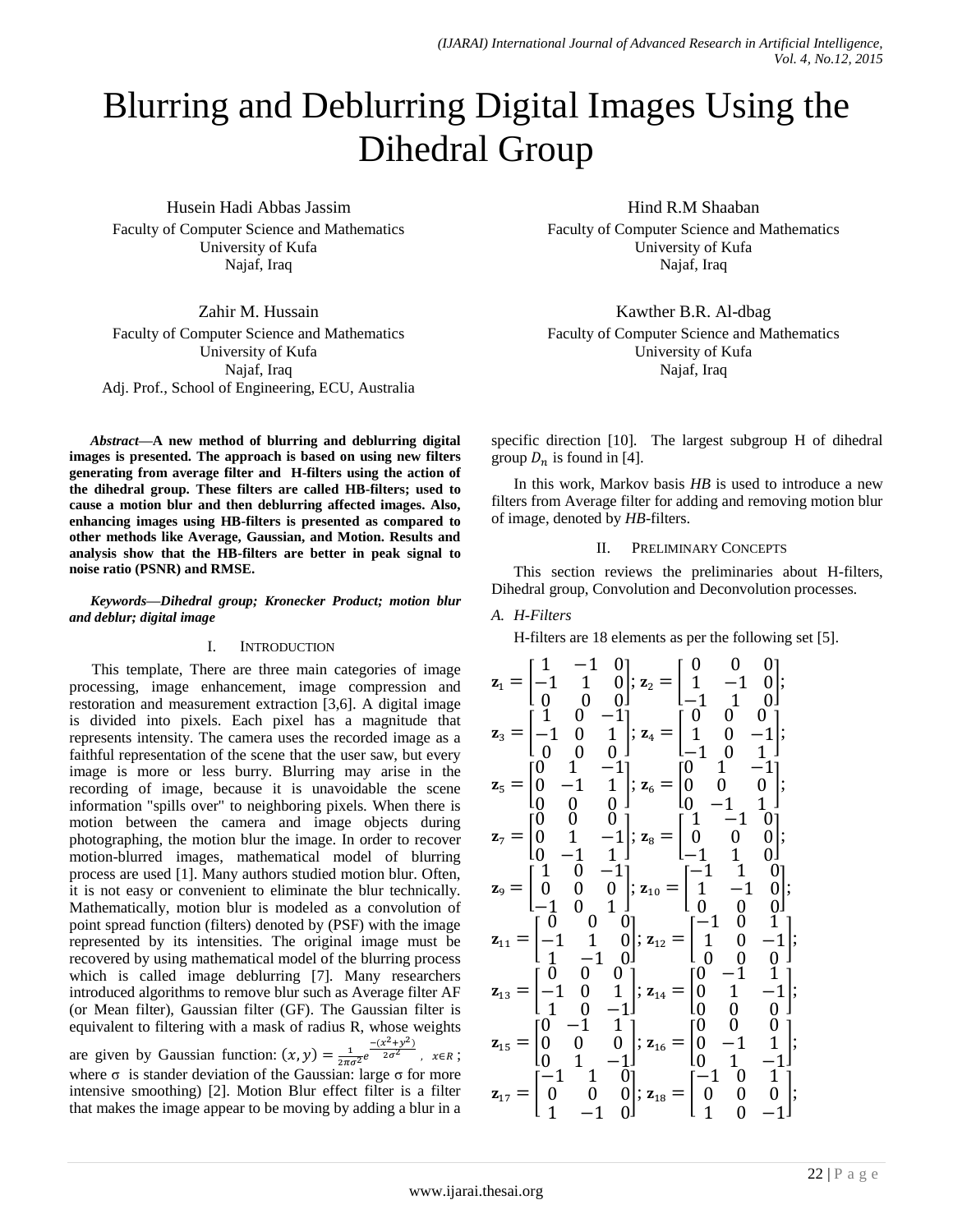#### *B. Definition 1: Dihedral Group*

Let  $n$  be a positive integer greater than or equal to 3. The group of all symmetries of the regular polygon with  $n$  sides, including both rotations and reflections, is called **dihedral group** and denoted by  $D_n[13]$ . The 2n elements in  $D_n$  can be written as: { $e, r, r^2, \ldots, r^{n-1}, s, sr, sr^2, sr^{n-1}$ }, where *e* is the identity element in  $D_n$ . In general, we can write  $D_n$  as:  $D_n = \{ s^j r^k : 0 \le k \le n - 1, 0 \le j \le 1 \}$  which has the following properties:

 $r^{n} = 1$ ,  $sr^{k}s = r^{-k}$ ,  $(sr^{k})^{2}$  $n-1$ . The composition of two elements of the  $D_n$  is given by  $r^{i}r^{j} = r^{i+j}, r^{i} s r^{j} = s r^{j-i}, s r^{i}r^{j} = s r^{i+j}, s r^{i} s r^{j} = r^{j-i}.$ 

#### *C. 2D Convolution*

Assume two discrete 2-dimensional images  $f(x, y)$  and  $h(x, y)$ *y*). Their *convolved* (or *folded*) *sum* is the image  $g(x, y)$ , the convolution of these two functions is defined as [12]:

$$
g(x, y) = f(x, y) \otimes h(x, y), \text{ so}
$$
  

$$
f(x, y) \otimes h(x, y) = \sum_{m=0}^{M-1} \sum_{n=0}^{N-1} f(m, n) h(x - m, y - n)
$$
  
For  $0 \le x, m \le M - 1$ ;  $0 \le y, n \le N - 1$ , (1)

where  $M \times N$  is a size of  $h(x, y)$ .

#### III. 2D DISCRETE FOURIER TRANSFORM

The two-dimensional *discrete Fourier transform* (DFT) of the image function  $f(x, y)$  is defined as,

$$
F(u, v) = \sum_{x=0}^{M-1} \sum_{y=0}^{N-1} f(x, y) e^{-j2\pi (\frac{ux}{M} + \frac{vy}{N})}
$$
(2)

where  $f(x, y)$  is a digital image of size  $M \times N$ , and the discrete variable *u* and *v* in the ranges:  $u = 0, 1, 2, ..., M-1$  and *v = 0, 1, 2, …, N-1*[11].

Given the transform  $F(u, v)$ , we can obtain  $f(x, y)$  by using the *inverse discrete Fourier transform* (IDFT):

$$
f(x, y) = \frac{1}{MN} \sum_{u=0}^{M-1} \sum_{v=0}^{N-1} F(u, v) e^{j2\pi (\frac{ux}{M} + \frac{vy}{N})}
$$
(3)

It can be shown by direct substitution into Eq. 2 and Eq. 3 that the *Fourier transform* pair satisfies the following translation properties:

$$
f(x - m, y - n) \Longleftrightarrow F(u, v)e^{-i2\pi(\frac{um}{M} + \frac{vn}{N})}
$$
 (4)  
Now, interested in finding the Fourier transform of Eq. 1:

$$
\mathcal{F}\left(f(x,y) \otimes h(x,y)\right) =
$$
\n
$$
\sum_{x=0}^{M-1} \sum_{y=0}^{N-1} \left[\sum_{m=0}^{M-1} \sum_{n=0}^{N-1} f(m,n) h(x-m, y-m)\right] e^{-j2\pi \left(\frac{ux}{M} + \frac{vy}{N}\right)}, \text{ so by Eq. 4 we have,}
$$
\n
$$
\mathcal{F}\left(f(x,y) \otimes h(x,y)\right) =
$$
\n
$$
\sum_{m=0}^{M-1} \sum_{n=0}^{N-1} f(m,n) H(u,v) e^{-j2\pi \left(\frac{ux}{M} + \frac{vy}{N}\right)} = F(u,v) H(u,v).
$$

This result of the *convolution theorem* is written as:

$$
f(x, y) \otimes h(x, y) \Longleftrightarrow F(u, v)H(u, v) \tag{5}
$$

The transform of the original image simply by dividing the transform of the degraded image  $G(u, v)$ , by the degradation function  $H(u, v)$  is

$$
\hat{F}(u,v) = \frac{G(u,v)}{H(u,v)}\tag{6}
$$

that's called inverse filter [9].

#### *A. Fourier Spectrum*

Because the 2-D *DFT* is complex in general [8], it can be expressed in polar form:  $F(u, v) = |F(u, v)|e^{-i\phi(u, v)}$ 

where the magnitude,

$$
|F(u, v)| = [R2(u, v) + I2(u, v)]\frac{1}{2}
$$
 (7)  
is called the Fourier (or frequency) capacity. The power

is called the Fourier (or frequency) spectrum. The power spectrum is defined as,

 $P(u, v) = |F(u, v)|^2 = R^2(u, v) + I^2(u, v).$ 

As before, *R and J* are the real and imaginary parts of *F(u, v)* and all computations are carried out for the discrete variables  $u = 0, 1, 2, \dots, M-1$  and  $v = 0, 1, 2, \dots, N-1$ . Therefore,

#### $|F(u, v)|$ ,  $\phi(u, v)$ , and  $P(u, v)$  are arrays of size  $M \times N$ .

#### *B. Image Restoration based on Wiener Deconvolution*

The method considers images and noise as random variables, and the objective is to find an estimate  $\hat{f}$  of the uncorrupted image *f* such that the mean square error *(MSE)* between them is minimized. This error measure is given by:

$$
e^{2} = E\left\{ \left( f - \hat{f} \right)^{2} \right\} \tag{8}
$$

Based on these conditions, the minimum of the error function in Eq. 8 is given in the frequency domain by the expression:

$$
\hat{F}(u,v) = \left[\frac{H^*(u,v)S_f(u,v)}{S_f(u,v)|H(u,v)|^2 + S_\eta(u,v)}\right] G(u,v) \n= \left[\frac{1}{H(u,v)} \frac{|H(u,v)|^2}{|H(u,v)|^2 + S_\eta(u,v)/S_f(u,v)}\right] G(u,v)
$$
\n(9)

The terms in Eq. 9 are as follows:

 $H(u, v)$  = degradation function &  $H^*(u, v)$  = complex conjugate of H(u, v) &  $|H(u, v)|^2 = H^*(u, v)H(u, v)$  &  $S_n(u, v) = |N(u, v)|^2$  = power spectrum of the noise &  $S_f(u, v) = |F(u, v)|^2$  = power spectrum of the original image  $\&$   $G(u, v)$  = the transform of the degraded image. Note that if the noise is zero, then the noise power spectrum vanishes and the Wiener filter reduces to the inverse filter.

#### IV. THE PROPOSED APPROACH

*H-filters* are used to generate *HB-filters* by adding each element in *H-filters* to the average filter, so we got some *HBfilters* with dimensions *3-by-3* and each of which has type of blur different from the other.

Then the *HB-filters* can be extended using tenser product (by operation  $\circledast$ ) to larger sizes, in order to get a higher degrees of blur in digital images. Take any one of *HB-filters*   $h(x, y)$  of dimension 3-by-3 and extend it by identity matrix  $I_n$ , *n-by-n* where *n* is an odd number greater than or equals 3, by Tensor Product *T*:

$$
T(x, y) = h(x, y) \circledast I_n(x, y)
$$
  
= 
$$
\begin{bmatrix} h_{11} \times I_n & h_{12} \times I_n & h_{13} \times I_n \\ h_{21} \times I_n & h_{22} \times I_n & h_{23} \times I_n \\ h_{31} \times I_n & h_{32} \times I_n & h_{33} \times I_n \end{bmatrix}_{3n \times 3n}
$$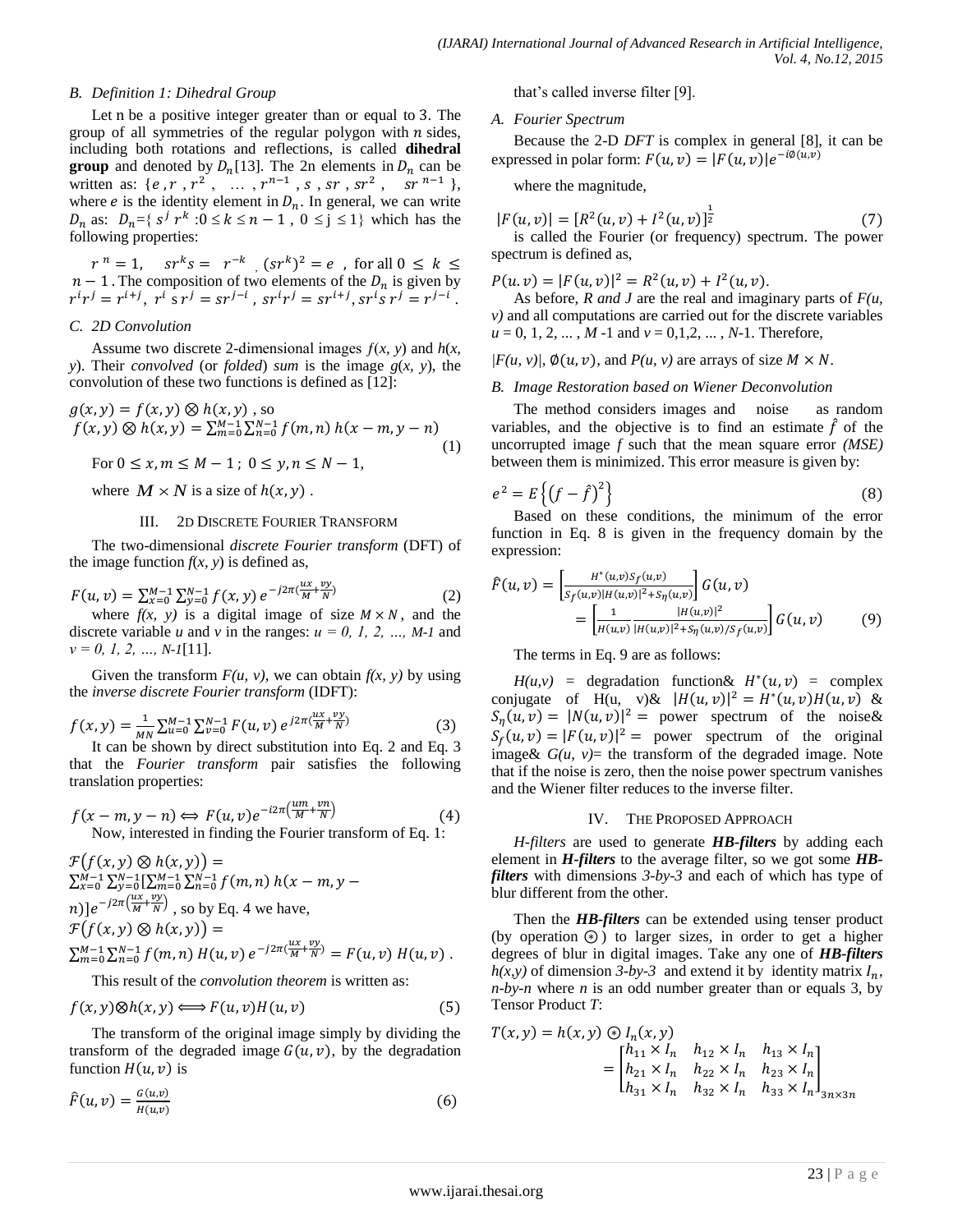This filter will be called *extended HB-filter* generated from *HB-filter*  $h(x, y)$  and  $I_n$ .

# *Example 1.*

Choose any one of *H*-filters:  $z_2 =$  $\boldsymbol{0}$  $\mathbf{1}$  $\overline{\phantom{0}}$ ] Divide  $z_2$  by 9, and add it to the average filter  $(A_f)$  as

follows:

$$
h_1 = \mathbf{z}_2 + A_f = \begin{bmatrix} 0 & 0 & 0 \\ 1 & -1 & 0 \\ -1 & 1 & 0 \end{bmatrix} / 9 + \begin{bmatrix} 1 & 1 & 1 \\ 1 & 1 & 1 \\ 1 & 1 & 1 \end{bmatrix} / 9 =
$$
  

$$
\begin{bmatrix} 1 & 1 & 1 \\ 2 & 0 & 1 \\ 0 & 2 & 1 \end{bmatrix} / 9 \text{ . So, } h_1 = \begin{bmatrix} 1 & 1 & 1 \\ 2 & 0 & 1 \\ 0 & 2 & 1 \end{bmatrix} / 9 \text{ it's one of } \mathbf{H} \mathbf{B}\text{-fitters.}
$$

Now use the action largest subgroup  $\mathbf{H} = \{e, r^{\frac{n}{3}}, r^{\frac{2n}{3}}, sr, sr^{1+\frac{n}{3}}, sr^{1+\frac{2n}{3}}\}$  of dihedral group [4], to generate other **HB-filters**. So,  $h_1$  can be represented as 9dimensional column vector,

$$
h_1 = \begin{bmatrix} 1 \\ 1 \\ 1 \\ 1 \\ 0 \\ 1 \\ 0 \\ 2 \end{bmatrix} / 9 \in \mathbb{Z}^9 ,
$$

 $\overline{a}$ 

and calculate element of  $\mathcal{H}$  in  $D_9$  as

$$
r^{\frac{n}{3}} = r^3
$$
  
=  $\left(1 \frac{n}{3} + 1 \frac{2n}{3} + 1\right) \left(2 \frac{n}{3} + 2 \frac{2n}{3} + 2\right) \dots \left(\frac{n}{3} \frac{2n}{3} n\right)$   
=  $(1 4 7)(2 5 8)(3 6 9).$ 

To find  $T_{r^3}h_1$ , one has:

[ I I I

 $\boldsymbol{0}$ 

 $\boldsymbol{0}$  $\boldsymbol{0}$  $\boldsymbol{0}$ 

 $\overline{0}$ 

then

$$
T_{r^3} = \begin{bmatrix} 0 & 0 & 0 & 0 & 0 & 0 & 1 & 0 & 0 \\ 0 & 0 & 0 & 0 & 0 & 0 & 0 & 1 & 0 \\ 0 & 0 & 0 & 0 & 0 & 0 & 0 & 0 & 1 \\ 1 & 0 & 0 & 0 & 0 & 0 & 0 & 0 & 0 \\ 0 & 1 & 0 & 0 & 0 & 0 & 0 & 0 & 0 \\ 0 & 0 & 1 & 0 & 0 & 0 & 0 & 0 & 0 \\ 0 & 0 & 0 & 1 & 0 & 0 & 0 & 0 & 0 \\ 0 & 0 & 0 & 0 & 1 & 0 & 0 & 0 & 0 \\ 0 & 0 & 0 & 0 & 0 & 1 & 0 & 0 & 0 \\ 0 & 0 & 0 & 0 & 0 & 0 & 1 & 0 & 0 \\ 0 & 0 & 0 & 0 & 0 & 0 & 0 & 0 & 1 \\ 0 & 0 & 0 & 0 & 0 & 0 & 0 & 0 & 0 \\ 0 & 0 & 1 & 0 & 0 & 0 & 0 & 0 & 0 \\ 0 & 0 & 1 & 0 & 0 & 0 & 0 & 0 & 0 \\ \end{bmatrix} \begin{bmatrix} 1 \\ 1 \\ 1 \\ 1 \\ 1 \\ 1 \\ 1 \\ 1 \\ 1 \\ 1 \\ \end{bmatrix} / \left\langle
$$

 $\boldsymbol{0}$ 

 $\mathbf{1}$  $\boldsymbol{0}$  $\boldsymbol{0}$   $\boldsymbol{0}$ 

 $\boldsymbol{0}$  $\boldsymbol{0}$ 

 $\begin{smallmatrix}0&0&0\end{smallmatrix}$ 

I I I

 $\lfloor$ I ł

 $\mathbf{1}$  $\boldsymbol{0}$  $2^{\mathsf{J}}$  $\overline{\phantom{a}}$  $\overline{\phantom{a}}$  $\overline{\phantom{a}}$  ⁄

$$
= \begin{bmatrix} 1 \\ 0 \\ 2 \\ 1 \\ 1 \\ 1 \\ 2 \\ 0 \end{bmatrix} / 9 = h_2,
$$
  
So,  $h_2 = \begin{bmatrix} 1 & 0 & 2 \\ 1 & 1 & 1 \\ 1 & 2 & 0 \end{bmatrix} / 9 \in HB$ 

Similarly, one obtains

$$
r^{\frac{2n}{3}} = sr^6
$$
  
\n
$$
= \left(1 \frac{2n}{3} + 1 \frac{n}{3} + 1\right) \left(2 \frac{2n}{3} + 2 \frac{n}{3} + 2\right) \dots \left(\frac{n}{3} n \frac{2n}{3}\right)
$$
  
\n
$$
= (174)(285)(396) \cdot h_1 = \begin{bmatrix} 1 & 2 & 0 \\ 1 & 0 & 2 \\ 1 & 1 & 1 \end{bmatrix} / 9 = h_3.
$$
  
\n
$$
sr = (1 n)(2 n - 1) \dots \left(\frac{n}{3} \frac{2n}{3} + 1\right) \left(\frac{n}{3} + 1 \frac{2n}{3}\right) \dots \left(\frac{n-1}{2} \frac{n+3}{2}\right)
$$
  
\n
$$
= (19)(28)(37)(46)(46) \cdot h_1 = \begin{bmatrix} 2 & 0 & 1 \\ 0 & 2 & 1 \\ 1 & 1 & 1 \end{bmatrix} / 9 = h_4.
$$
  
\n
$$
sr^{\frac{n}{3}+1} = sr^4
$$
  
\n
$$
= \left(1 \frac{2n}{3}\right) \left(2 \frac{2n}{3} - 1\right) \dots \left(\frac{n}{3} \frac{n}{3} + 1\right) \left(\frac{2n}{3} + 1 n\right) \dots \left(\frac{5n-3}{6} \frac{5n+9}{6}\right)
$$
  
\n
$$
= (1 6) (2 5)(3 4) (7 9)(7 9) \cdot h_1 = \begin{bmatrix} 0 & 2 & 1 \\ 1 & 1 & 1 \\ 2 & 0 & 1 \end{bmatrix} / 9 = h_5.
$$
  
\n
$$
sr^{\frac{2n}{3}+1} = \left(1 \frac{n}{3}\right) \left(2 \frac{n}{3} - 1\right) \dots \left(\frac{n-3}{6} \frac{n+9}{6}\right) \left(\frac{n}{3} + 1 n\right) \times \left(\frac{n}{3} + 2 n - 1\right) \dots \left(\frac{2n}{3} \frac{2n}{3} + 1\right)
$$
  
\n
$$
= (1 3) (2 2) (1 3) (4 9) (5 8) (6 7) \cdot h_1
$$

All of these filters belong to *HB-filters*.

Most *HB-filters* can be obtained using other *H-filters*. For example the *extended HB-filters* generated from *HB-filter*

$$
h(x, y) = \begin{bmatrix} 2 & 0 & 1 \\ 0 & 2 & 1 \\ 1 & 1 & 1 \end{bmatrix}
$$
 with  $I_3$  is given by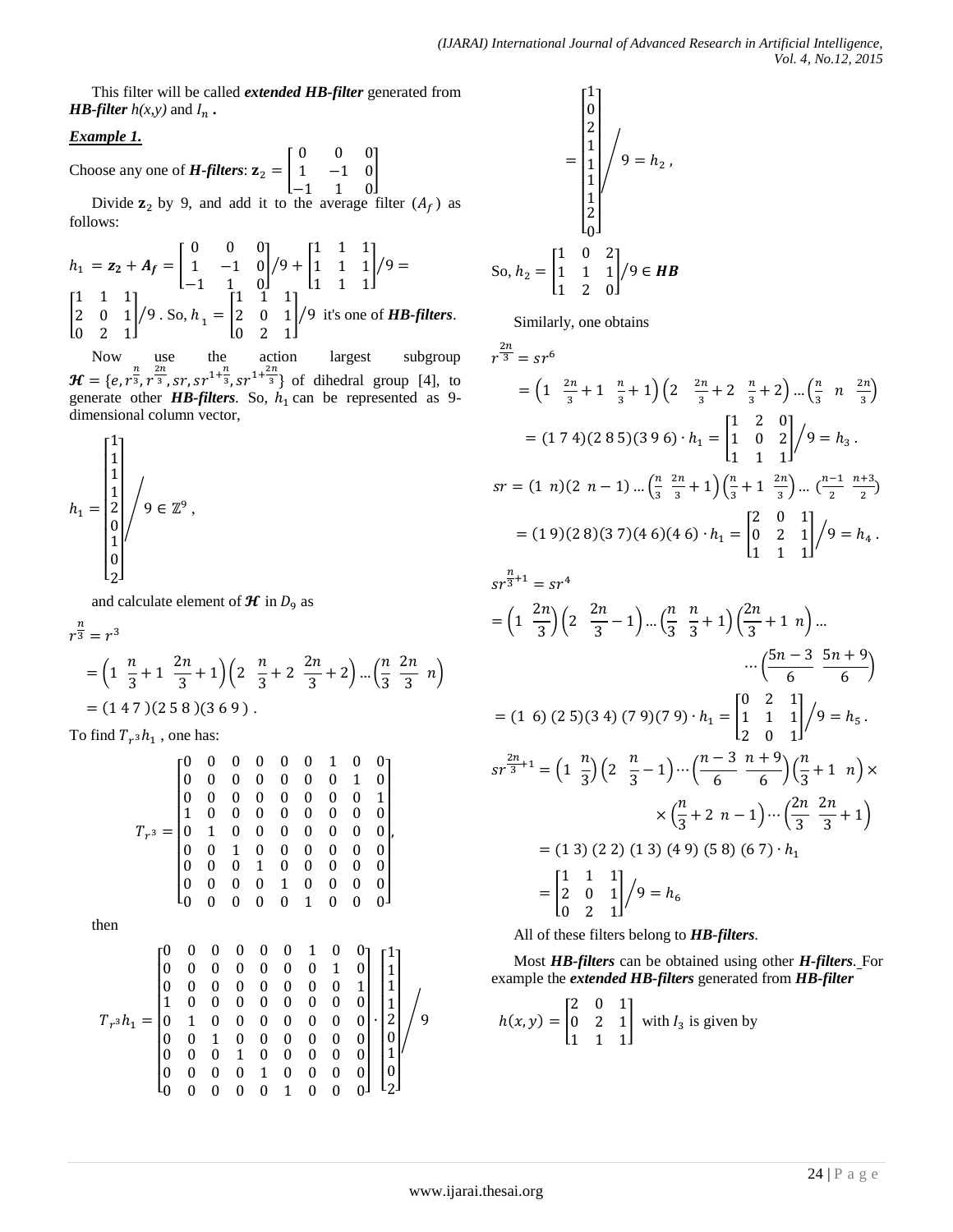$$
T(x,y) = h(x,y) \circledast I_3(x,y) = \begin{bmatrix} 2 & 0 & 1 \\ 0 & 2 & 1 \\ 1 & 1 & 1 \end{bmatrix} \circledast \begin{bmatrix} 1 & 0 & 0 \\ 0 & 1 & 0 \\ 0 & 0 & 1 \end{bmatrix}
$$

$$
= \begin{bmatrix} 2 & 0 & 0 & 0 & 0 & 1 & 0 \\ 0 & 2 & 0 & 0 & 0 & 0 & 1 & 0 \\ 0 & 0 & 2 & 0 & 0 & 0 & 0 & 1 \\ 0 & 0 & 0 & 2 & 0 & 0 & 1 & 0 \\ 0 & 0 & 0 & 0 & 2 & 0 & 0 & 1 \\ 0 & 0 & 0 & 0 & 2 & 0 & 0 & 1 \\ 1 & 0 & 0 & 1 & 0 & 0 & 1 & 0 \\ 0 & 1 & 0 & 0 & 1 & 0 & 0 & 1 \end{bmatrix}
$$

#### *A. Blurring*

This sub-section describes the standard filters algorithm for addition blur of an image by using the convolution theorem.

# *Blur algorithm*

Consider an image matrix *f(x, y)* of dimension *m-by-n*, which can be written as follows:

 $\overline{a}$ 

$$
f(x,y) = \begin{bmatrix} f_{11} & \cdots & f_{1n} \\ \vdots & \ddots & \vdots \\ f_m & \cdots & f_{mn} \end{bmatrix}_{m \times n} \quad \text{And } \mathbf{H}\mathbf{B}\text{-filter } h(x,y) \quad p \text{-by-q}
$$
  
dimension defined as, 
$$
h(x,y) = \begin{bmatrix} h_{11} & h_{12} & \cdots & h_{1q} \\ h_{21} & h_{22} & \cdots & h_{2q} \\ \vdots & \vdots & \ddots & \vdots \\ h_{p1} & h_{p2} & \cdots & h_{pq} \end{bmatrix}_{p \times q}
$$

**Step1:** In the beginning add  $f(x, y)$  by  $p-1$  rows with zeros from up and down, and *p-1* columns with zeros from left and right, such that the result is  ${m+2(p-1)}-by-{n+2(q-1)}$ dimensions, as follows:

$$
f(x,y) = \begin{bmatrix} 0 & 0 & 0 & \dots & 0 & 0 & 0_{1j} \\ \vdots & \vdots & \vdots & \dots & 0 & 0 & 0 \\ 0 & \dots & f_{11} & f_{1n} & \vdots & \vdots \\ \vdots & & \vdots & \ddots & \vdots & \vdots \\ 0 & 0 & f_{m1} & \dots & f_{mn} & 0 & 0 \\ 0_{i1} & 0 & 0 & 0 & 0 & 0_{ij} \end{bmatrix}_{i \times j},
$$

where  $i = m+2(p-1)$  and  $j = m+2(q-1)$ .

**Step2:** Reverse  $h(x, y)$  (that used in blurring) for two directions,

$$
h(x,y) = \begin{bmatrix} h_{11} & h_{12} & \cdots & h_{1q} \\ h_{21} & h_{22} & \cdots & h_{2q} \\ \vdots & \vdots & \ddots & \vdots \\ h_{p1} & h_{p2} & \cdots & h_{pq} \end{bmatrix}
$$

$$
\xrightarrow{\text{rev}} h(x,y) = \begin{bmatrix} h_{pq} & \cdots & h_{p2} & h_{p1} \\ h_{2q} & \cdots & h_{22} & h_{21} \\ \vdots & \ddots & \vdots & \vdots \\ h_{1q} & \cdots & h_{12} & h_{11} \end{bmatrix}_{p \times q}
$$

**Step3:** Make the two arrays as follows:

$$
h(x,y) = \begin{bmatrix} h_{pq} & \cdots & h_{p2} & h_{p1} \\ h_{2q} & \cdots & h_{22} & h_{21} \\ \vdots & \ddots & \vdots & \vdots \\ h_{1q} & \cdots & h_{12} & h_{11} \end{bmatrix}
$$

$$
f(x,y) = \begin{bmatrix} 0 & \cdots & 0_{1q} & 0 & 0 & \cdots & 0 \\ 0 & \cdots & 0 & 0 & 0 & 0 & 0 \\ \vdots & \ddots & \vdots & \vdots & \vdots & 0 & 0 \\ 0_{p1} & \cdots & f_{11} & f_{12} & 0 & 0 & 0 \\ \vdots & \cdots & \vdots & \vdots & 0 & 0 & \vdots \\ 0 & \vdots & f_{m1} & f_{m2} & \ddots & \vdots & \vdots \\ 0 & 0 & \vdots & \vdots & \vdots & 0 & 0 \\ 0 & 0 & 0 & 0 & 0 & 0 & 0 \end{bmatrix}_{ix}
$$

**Step4:** Calculate the convolution equation for all pixels of blurred matrix *g(x,y)*:

.

$$
g(x, y) = f(x, y) \otimes h(x, y) = \sum_{i=1}^{p} \sum_{j=1}^{q} f(i, j)h(i, j)
$$
  
So,  

$$
g(1,1) = (0 \times h_{pq}) + (0 \times h_{p2}) + (0 \times h_{p1}) + (0 \times h_{2p}) + \dots + (0 \times h_{22}) + (0 \times h_{21}) + (0 \times h_{1q}) + \dots + (0 \times h_{12}) + (f_{11} \times h_{11})
$$

$$
= (f_{11} \times h_{11}).
$$

After that shift the filter  $h(x, y)$  as much as one column as follows:

$$
h(x,y) = \begin{bmatrix} h_{pq} & \cdots & h_{p2} & h_{p1} \\ h_{2q} & \cdots & h_{22} & h_{21} \\ \vdots & \ddots & \vdots & \vdots \\ h_{1q} & \cdots & h_{12} & h_{11} \end{bmatrix}
$$

$$
f(x,y) = \begin{bmatrix} 0 & 0 & \cdots & 0 & \cdots & 0 & 0 & 0 \\ \vdots & \ddots & \vdots & \cdots & 0 & 0 & 0 \\ 0 & 0 & f_{11} & f_{12} & f_{1n} & \vdots \\ \vdots & \vdots & \vdots & \ddots & \vdots & \vdots \\ 0 & 0 & f_{m1} & f_{m2} & \cdots & f_{mn} & 0 & 0 \\ 0 & 0 & 0 & 0 & 0 & 0 & 0 \\ 0_{i1} & 0 & 0 & 0 & 0 & 0 & 0 \end{bmatrix}_{i\times j}
$$

Also,

$$
g(1,2) = (0 \times h_{pq}) + \dots + (0 \times h_{p2}) + (0 \times h_{p1})
$$
  
+ (0 \times h\_{2q}) + \dots + (0 \times h\_{22}) + (0 \times h\_{21})  
+ \dots + (0 \times h\_{1q}) + \dots + (f\_{11} \times h\_{12})  
+ (f\_{12} \times h\_{11}) = (f\_{11} \times h\_{12}) + (f\_{12} \times h\_{11})

Now repeat step 4 to obtain digital image convolution  $g(x, y)$  at all times that the two arrays overlap. We continue until we find  $g(r, c)$ , where  $r \& c = m + (p-1)$ , then the final form of the blurred matrix  $g(x, y)$  is:

$$
g(x,y) = \begin{bmatrix} g_{11} & \cdots & g_{1c} \\ \vdots & \ddots & \vdots \\ g_r & \cdots & g_{rc} \end{bmatrix}_{rxc}.
$$

**Step5:** Delete from  $g(x, y)$  as much as  $\frac{p-1}{2}$  rows from up and down, and  $\frac{p-1}{2}$  columns from left and right, such that the blurred matrix  $g(x, y)$  becomes  $m$ -by-n in dimension:

.

$$
g(x,y) = \begin{bmatrix} g_{11} & \cdots & g_{1n} \\ \vdots & \ddots & \vdots \\ g_m & \cdots & g_{mn} \end{bmatrix}_{m \times n}
$$

*Example 2.*

Suppose the image matrix  $f(x, y)$  is: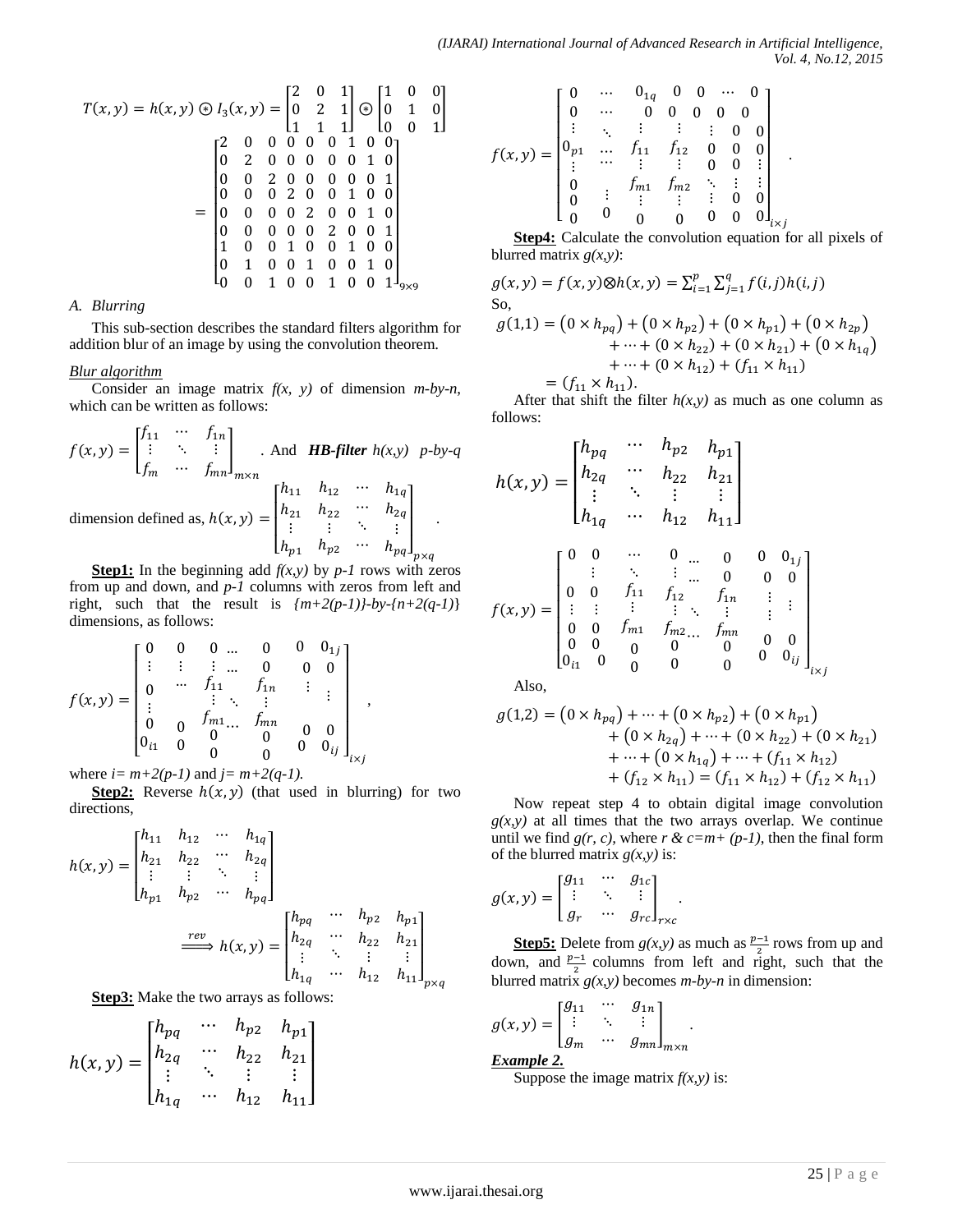$$
f(x, y) = \begin{bmatrix} 209 & 90 & 60 \\ 0 & 77 & 30 \\ 100 & 46 & 20 \end{bmatrix}_{3 \times 3}.
$$
 We blur this matrix with one  
of the ***HB-fitters***:  $h(x, y) = \begin{bmatrix} 2 & 0 & 1 \\ 0 & 2 & 1 \\ 1 & 1 & 1 \end{bmatrix} / 9.$ 

**Step1:** Add two rows from up and down, and two columns from left and right of zeros for the matrix  $f(x, y)$ , such that becomes *7-by-7* dimension, as follows:

$$
f(x,y) = \begin{bmatrix} 0 & 0 & 0 & 0 & 0 & 0 & 0 \\ 0 & 0 & 0 & 0 & 0 & 0 & 0 \\ 0 & 0 & 209 & 90 & 60 & 0 & 0 \\ 0 & 0 & 0 & 77 & 30 & 0 & 0 \\ 0 & 0 & 100 & 46 & 20 & 0 & 0 \\ 0 & 0 & 0 & 0 & 0 & 0 & 0 \\ 0 & 0 & 0 & 0 & 0 & 0 & 0 \end{bmatrix}_{7 \times 7}
$$
  
Step 2. Bvariance the filter  $b(x)$  is  $f(x)$ 

**Step2:** Reverse the filter  $h(x, y)$  for two directions:

$$
h(x,y) = \begin{bmatrix} 2 & 0 & 1 \\ 0 & 2 & 1 \\ 1 & 1 & 1 \end{bmatrix} / 9 \Longrightarrow \begin{bmatrix} 1 & 1 & 1 \\ 1 & 2 & 0 \\ 1 & 0 & 2 \end{bmatrix} / 9
$$

**Step3:** Make the two arrays, as the following form:

$$
h(x,y) = \begin{bmatrix} 1 & 1 & 1 \\ 1 & 2 & 0 \\ 1 & 0 & 2 \end{bmatrix} / 9
$$
  

$$
f(x,y) = \begin{bmatrix} 0 & 0 & 0 & 0 & 0 & 0 \\ 0 & 0 & 0 & 0 & 0 & 0 \\ 0 & 0 & 209 & 90 & 60 & 0 \\ 0 & 0 & 0 & 77 & 30 & 0 & 0 \\ 0 & 0 & 100 & 46 & 20 & 0 & 0 \\ 0 & 0 & 0 & 0 & 0 & 0 & 0 \\ 0 & 0 & 0 & 0 & 0 & 0 & 0 \end{bmatrix}_{x \times y}
$$

**Step4:** Calculate the convolution equation for all pixels of blurred matrix *g(x,y)*:

$$
g(x, y) = f(x, y) \otimes h(x, y) =
$$
  

$$
\sum_{m_1=1}^{3} \sum_{n_1=1}^{3} f(m_1, n_1) h(m_1, n_1)
$$

Now,  $q(1,1) = (209 \times 0.2222) = 26.4444$ 

After that, shift the filter  $h(x, y)$  as much as one column, then repeat the same step.

So,  $g(1,2) = (90 \times 0.2222) = 20$  $g(1,3) = (209 \times 0.1111) + (60 \times 0.2222) = 36.5556$  $\vdots$  $g(5,5) = (20 \times 0.2222) = 2.2222$ 

The final form of the blurred matrix  $g(x, y)$  is:

|              | 20                                           |         |        | $6.6667$ ]                                                  |  |
|--------------|----------------------------------------------|---------|--------|-------------------------------------------------------------|--|
| $\mathbf{U}$ | 63.5556                                      | 94.8889 |        | 10                                                          |  |
|              |                                              |         | 37     | 12.22221                                                    |  |
| $\mathbf{0}$ |                                              |         |        | 5.5556                                                      |  |
|              | 16.2222                                      |         | 7.3333 | 2.2222 $J_{5\times 5}$                                      |  |
|              | г46.4444<br>145.4444<br>L <sub>11</sub> 1111 | 43.4444 | 18.444 | 36.5556 10<br>31.8889<br>72.5556<br>30.7778 33.2222 21.4444 |  |

**Step5:** Delete from *g(x,y)* as much as *one* row from up and down, and *one* column from left and right, such that the result is the blurred matrix  $g_1(x, y)$  3-by-3 dimension,

$$
g_1(x,y) = \begin{bmatrix} 63.5556 & 49.39 & 31.57 \\ 43.4444 & 72.5556 & 37 \\ 30.7778 & 33.2222 & 21.4444 \end{bmatrix}_{3 \times 3}.
$$

*B. Deblurring*

Here we express the proposed deblurring method.

#### *Deblur Algorithm*

Weiner deconvolution for the matrix  $g(x, y)$  and  $h(x, y)$  is given by:

$$
\hat{F}(u,v) = \left[\frac{1}{H(u,v)} \frac{|H(u,v)|^2}{|H(u,v)|^2 + S_{\eta}(u,v)/S_f(u,v)}\right] G(u,v) .
$$
\nSuppose then is no noise (i.e.,  $\frac{S_{\eta}(u,v)}{S_{\eta}(u,v)} = 0$ ), then

Suppose there is no noise (i.e.  $\frac{S_{\eta}(u,v)}{S_{f}(u,v)} = 0$ ), then the noise of power spectrum vanishes and the Weiner reduces to the invers filter, so one has:  $\hat{F}(u, v) = \frac{G(u,v)}{U(u,v)}$  $H(u,v)$ .

**Step 1:** Find Fourier transform of the blurred matrix *g(x,y) r-by-c* dimensions,

$$
G(u, v) = \sum_{x=1}^{m} \sum_{y=1}^{n} g(x, y) e^{-j2\pi(\frac{ux}{M} + \frac{vy}{N})}
$$
  
Step 2: Find Fourier transform of **HB-filter** h(x,y).  

$$
H(u, v) = \sum_{x=1}^{m} \sum_{y=1}^{n} h(x, y) e^{-j2\pi(\frac{ux}{M} + \frac{vy}{N})},
$$

If the dimension of  $h(x, y)$  is less than dimension of  $g(x, y)$ , we will add zeros for  $h(x, y)$  to create as same as the dimension of the image matrix  $g(x, y)$  before doing the transform, such that the result is *m-by-n* in dimension.

**Step 3:** Calculate the transform of estimated image  $\widehat{F}(u,v)$ .

**Step 4:** Find estimated image  $\hat{f}(x, y)$  by taking inverse Fourier transform of  $\hat{F}(u, v)$ , by follows:

$$
\hat{f}(x,y) = \frac{1}{MN} \sum_{u=1}^{m} \sum_{v=1}^{n} \hat{F}(u,v) e^{j2\pi(\frac{ux}{M} + \frac{vy}{N})}.
$$

**Step 5:** Remove zeros from  $f(x, y)$ as much as  $(p - 1)/2$ of last rows and columns, where resulted dimensions equal to dimensions original image matrix *f(x,y)*.

**Example 2.** We will take blurred matrix  $g(x, y)$  from ex.2,  $q(x, y) =$ 

| г46.4444 | 20                                      | 36.5556<br>10<br>6.6667      |  |
|----------|-----------------------------------------|------------------------------|--|
|          | 63.5556                                 | 94.8889 31.8889<br>10        |  |
| 45.4444  | 43.4444                                 | 12.2222<br>72.5556<br>37     |  |
|          | 30.7778                                 | 5.5556<br>33.2222<br>21.4444 |  |
|          | 16.2222                                 | 2.2222<br>7.3333<br>18.444   |  |
|          |                                         |                              |  |
|          | with <b>HB-filter</b> , $h(x, y) =  0 $ |                              |  |
|          |                                         |                              |  |

Now, from the Weiner equation, suppose that  $\frac{S_{\eta}(u,v)}{S_{f}(u,v)} = 0$ , then the Weiner reduces to the invers filter as following,  $\hat{F}(u, v) =$  $G(u,v)$  $\overline{H(u,v)}$ .

**Step 1:** Find Fourier transform of the matrix  $g(x, y)$ ,  $G(u, v) = \sum_{x=1}^{m} \sum_{y=1}^{n} g(x, y) e^{-j2\pi (\frac{ux}{M} + \frac{vy}{N})}$ 

,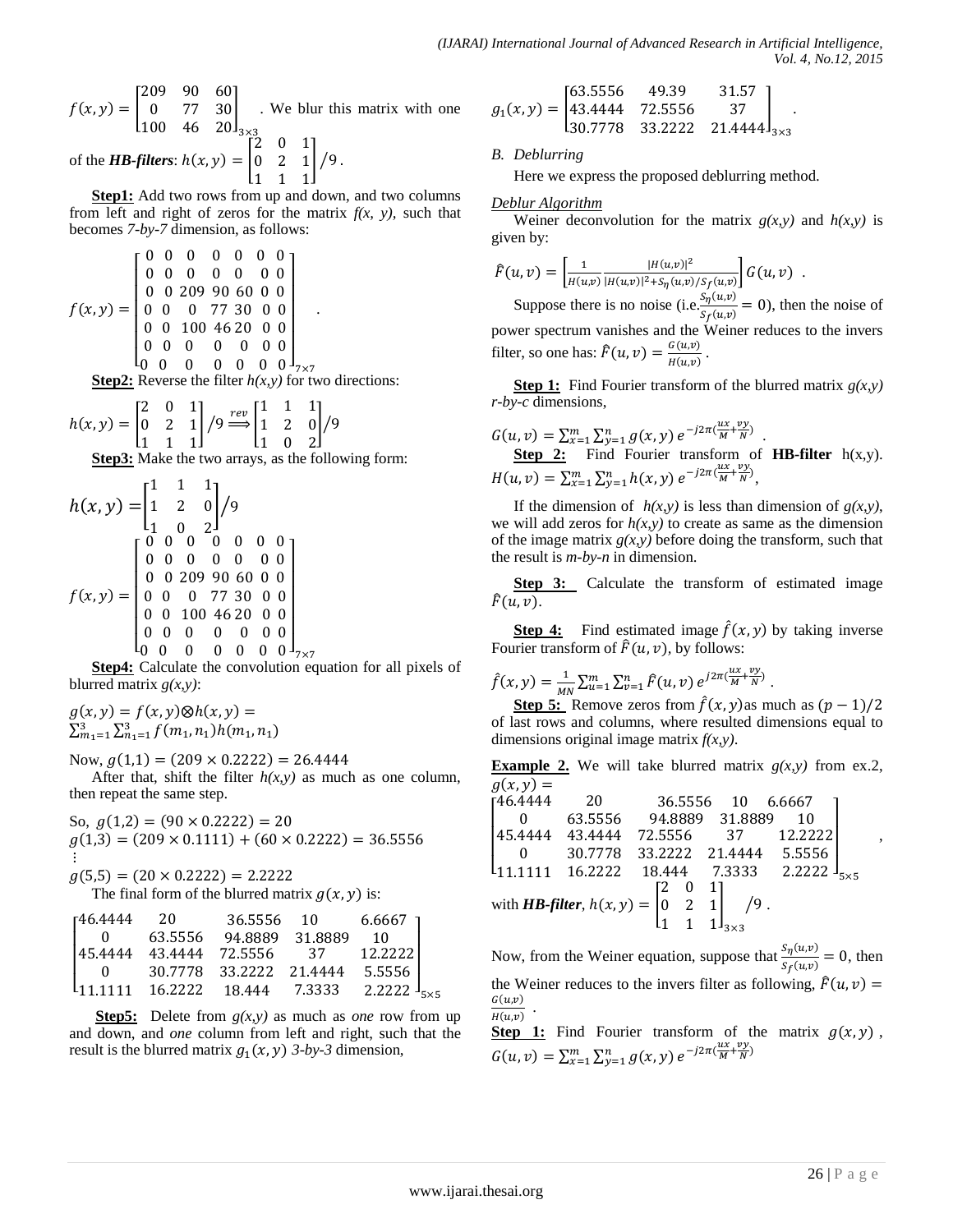Now, 
$$
G(1,1) = \sum_{x=1}^{5} \sum_{y=1}^{5} g(x,y) e^{-j2\pi(\frac{x}{5} + \frac{y}{5})}
$$
  
\n
$$
= (g(1,1)e^{-j2\pi(\frac{1}{5} + \frac{1}{5})}) + (g(1,2)e^{-j2\pi(\frac{1}{5} + \frac{2}{5})})
$$
\n
$$
+ (g(1,3)e^{-j2\pi(\frac{1}{5} + \frac{3}{5})}) + \cdots
$$
\n
$$
+ (g(5,5)e^{-j2\pi(\frac{5}{5} + \frac{4}{5})}) + \cdots
$$
\n
$$
+ (g(5,5)e^{-j2\pi(\frac{5}{5} + \frac{4}{5})}) + \cdots
$$
\n
$$
+ (g(5,5)e^{-j2\pi(\frac{5}{5} + \frac{5}{5})})
$$
\n
$$
= 46.4444e^{-j(\frac{4}{5})\pi} + 20e^{-j(\frac{6}{5})\pi} + 36.5556e^{-j(\frac{8}{5})\pi}
$$
\n
$$
+ 10e^{-j2\pi} + \cdots + 2.2222e^{-j4\pi} = 632 + 0j
$$
\n
$$
G(1,2) = \sum_{x=1}^{5} \sum_{y=1}^{5} g(x,y) e^{-j2\pi(\frac{x}{5} + \frac{2y}{5})}
$$
\n
$$
= -89.44 - 191.15j
$$
\n
$$
G(1,3) = \sum_{x=1}^{5} \sum_{y=1}^{5} g(x,y) e^{-j2\pi(\frac{x}{5} + \frac{3y}{5})}
$$
\n
$$
= 30.94 + 17.24j
$$
\n
$$
\vdots
$$

[

$$
G(5,5) = \sum_{x=1}^{5} \sum_{y=1}^{5} g(x,y) e^{-j2\pi(\frac{5x}{5} + \frac{5y}{5})}
$$
  
= -1.13 - 45.84j

So, the final form of *G (u,v)* be

 $632 + 0j = 89.44 - 191.15j$   $30.94 + 17.24j$   $30.94 - 17.24j = 89.44 + 191.15j$ <br> $59.39 - 165.44j = 132 + 45.94j$   $760 + 1215$   $17.92 + 40j$   $101.37 + 20.82j$  $-59.29 - 165.44j - 1.13 + 45.84j$  7.69 + 13.15 17.02 + 4.9j 101.27 + 20.83j  $42.45 - 55.03j \ \ 31.43 + 42.17j \ \ 42.35 + 97.85j \ \ 98.29 + 36.24j \ \ 42.97 + 17.47j$  $42.45 - 55.03j$   $31.43 + 42.1j$   $42.35 + 97.85j$   $98.29 + 36.24j$   $42.97 - 17.47j$   $98.29 - 36.24j$   $42.35 - 97.85j$   $31.43 - 42.17j$ <br> $42.45 - 55.03j$   $42.97 - 17.47j$   $98.29 + 165.44j$   $101.27 - 20.83j$   $17.02 - 49j$   $7.69 - 13.15j$  I 5

**Step 2:** Because of the dimension of  $h(x, y)$  is less than dimension of  $g(x, y)$ , then add zeros for  $h(x, y)$  to create as same as the dimensions of the image matrix  $g(x, y)$ , so we have:

$$
h(x,y) = \begin{bmatrix} 2 & 0 & 1 & 0 & 0 \\ 0 & 2 & 1 & 0 & 0 \\ 1 & 1 & 1 & 0 & 0 \\ 0 & 0 & 0 & 0 & 0 \\ 0 & 0 & 0 & 0 & 0 \end{bmatrix}_{5 \times 5} / 9,
$$

After that, we are doing the Fourier transform of  $h(x, y)$ :  $H(u, v) = \sum_{x=1}^{m} \sum_{y=1}^{n} h(x, y) e^{-j2\pi (\frac{ux}{M} + \frac{vy}{N})}$ 

Now, 
$$
H(1,1) = \sum_{x=1}^{5} \sum_{y=1}^{5} h(x,y) e^{-j2\pi(\frac{x}{5} + \frac{y}{5})}
$$
  
\n
$$
= (h(1,1)e^{-j2\pi(\frac{1}{5} + \frac{1}{5})}) + (h(1,2)e^{-j2\pi(\frac{1}{5} + \frac{2}{5})}) + (h(1,3)e^{-j2\pi(\frac{1}{5} + \frac{3}{5})}) + (h(1,4)e^{-j2\pi(\frac{1}{5} + \frac{4}{5})}) + \cdots + (h(5,5)e^{-j2\pi(\frac{5}{5} + \frac{5}{5})}) + \cdots + (h(5,5)e^{-j2\pi(\frac{5}{5} + \frac{5}{5})})
$$
\n
$$
= 2e^{-j(\frac{4}{5})\pi} + 0e^{-j(\frac{6}{5})\pi} + 1e^{-j(\frac{8}{5})\pi} + 0e^{-j2\pi} + \cdots + 0e^{-j4\pi}
$$
\n
$$
= 1 + 0j
$$
\n
$$
H(1,2) = \sum_{x=1}^{5} \sum_{y=1}^{5} h(x,y) e^{-j2\pi(\frac{x}{5} + \frac{2y}{5})}
$$
\n
$$
= 0.1667 - 0.5129j
$$
\n
$$
H(1,3) = \sum_{x=1}^{5} \sum_{y=1}^{5} h(x,y) e^{-j2\pi(\frac{x}{5} + \frac{3y}{5})}
$$
\n
$$
= 0.1667 + 0.1211j
$$

$$
H(5,5) = \sum_{x=1}^{5} \sum_{y=1}^{5} h(x,y) e^{-j2\pi(\frac{5x}{5} + \frac{5y}{5})}
$$
  
So, the final form of  $H(u,y)$  is:

 $H(u, v)$ 

- I
- $=\left[\begin{array}{c}1\\0.1\\0\end{array}\right]$  $0.1667 + 0.1211j$   $0.1667 + 0.171j$   $0.3383 + 0.2767j$   $0.4444 + 0j$   $0.1667 - 0.0404j$ I I
- | 0.1667 0.1211j 0.1667 + 0.0404j 0.4444 + 0j 0.3383 0.2767j 0.1667 0.171j<br>|0.1667 + 0.5129j 0.4444 0j 0.1667 0.0404j 0.1667 0.171j 0.2828 + 0.0249j. I  $0.1667 - 0.1211j$   $0.1667 + 0.0404j$   $0.4444 + 0j$   $0.3383 - 0.2767j$   $0.1667 - 0.171j$

5 **Step 3:** Calculate the Fourier transform of estimated image.

 $\hat{F}(u, v) = G(u, v)/H(u, v) =$ 

- 
- $632 + 0j$  285.83 267.23j 170.67 20.58j 170.67 + 20.58j 285.83 + 267.23j
- $\frac{1}{2}$

I I

5

- $=\begin{bmatrix} 3 \\ 3 \end{bmatrix}$
- | 323.73 94.98j 219.57 158.02j 221.15 81.54j 216.73 111.98j 218.33 29.01j |<br>| 257.77 + 199.34j 227.85 46.87j 103.17 4.41j 61.93 15.37j 10.23 + 161.21j ]

**Step 4:** Find inverse Fourier transform with only real numbers  $\hat{f}(x, y)$  of an array  $\hat{F}(u, v)$ .

$$
\hat{f}(x,y) = \frac{1}{MN} \sum_{u=1}^{m} \sum_{v=1}^{n} \hat{F}(u,v) e^{j2\pi (\frac{ux}{M} + \frac{vy}{N})},
$$
  
So,

$$
\hat{f}(1,1) = \frac{1}{5 \times 5} \sum_{u=1}^{m} \sum_{v=1}^{n} \hat{f}(u,v) e^{j2\pi(\frac{u}{5} + \frac{v}{5})}
$$
\n
$$
= \frac{1}{5 \times 5} \left( \hat{F}(1,1) e^{j2\pi(\frac{1}{5} + \frac{1}{5})} + \hat{F}(1,2) e^{j2\pi(\frac{1}{5} + \frac{2}{5})} + \hat{F}(1,3) e^{j2\pi(\frac{1}{5} + \frac{3}{5})} + \cdots + \hat{F}(5,5) e^{j2\pi(\frac{5}{5} + \frac{5}{5})} \right)
$$
\n
$$
= \frac{1}{25} \left( (632 + 0j) e^{j(\frac{4}{5})\pi} + (285.83 - 267.23j) e^{j(\frac{6}{5})\pi} + (170.67 - 20.58j) e^{j(\frac{8}{5})\pi} + \cdots + (-10.23 + 161.12j) e^{j4\pi} \right) = 209
$$

 $\hat{f}(1,2) = 90$  $\hat{f}(1,3) = 60$  $\vdots$ 

 $\ddot{f}(5,5) = 0$ Now, the final of estimated image  $\hat{f}(x, y)$  is  $\hat{f}(x, y) =$  $\lfloor$ I I  $\vert_1$  $\int_0^2$  $\mathbf{0}$  $\theta$  $\mathbf{0}$ 90 77 46  $\mathbf{0}$  $\mathbf{0}$ 60 30 20  $\theta$  $\boldsymbol{0}$  $\bf{0}$  $\mathbf{0}$  $\bf{0}$  $\mathbf{0}$  $\boldsymbol{0}$  $0<sup>-</sup>$  $\overline{0}$  $\left|0\right|$  $\theta$  $0^{\int_5}$ I I I . **Step 5:** Remove the last two rows and columns of zeros from  $\hat{f}(x, y)$ :

$$
\hat{f}(x,y) = \begin{bmatrix} 209 & 90 & 60 \\ 0 & 77 & 30 \\ 100 & 46 & 20 \end{bmatrix}_{3 \times 3}, \text{ where the original matrix}
$$

$$
f(x,y) \text{ is: } g(x,y) = \begin{bmatrix} 209 & 90 & 60 \\ 0 & 77 & 30 \\ 100 & 46 & 20 \end{bmatrix}_{3 \times 3}.
$$

Now, we give the (original, blurred, estimated) block image to explain the image enhancement in ex.2 and ex.3 as shown in Fig.1.